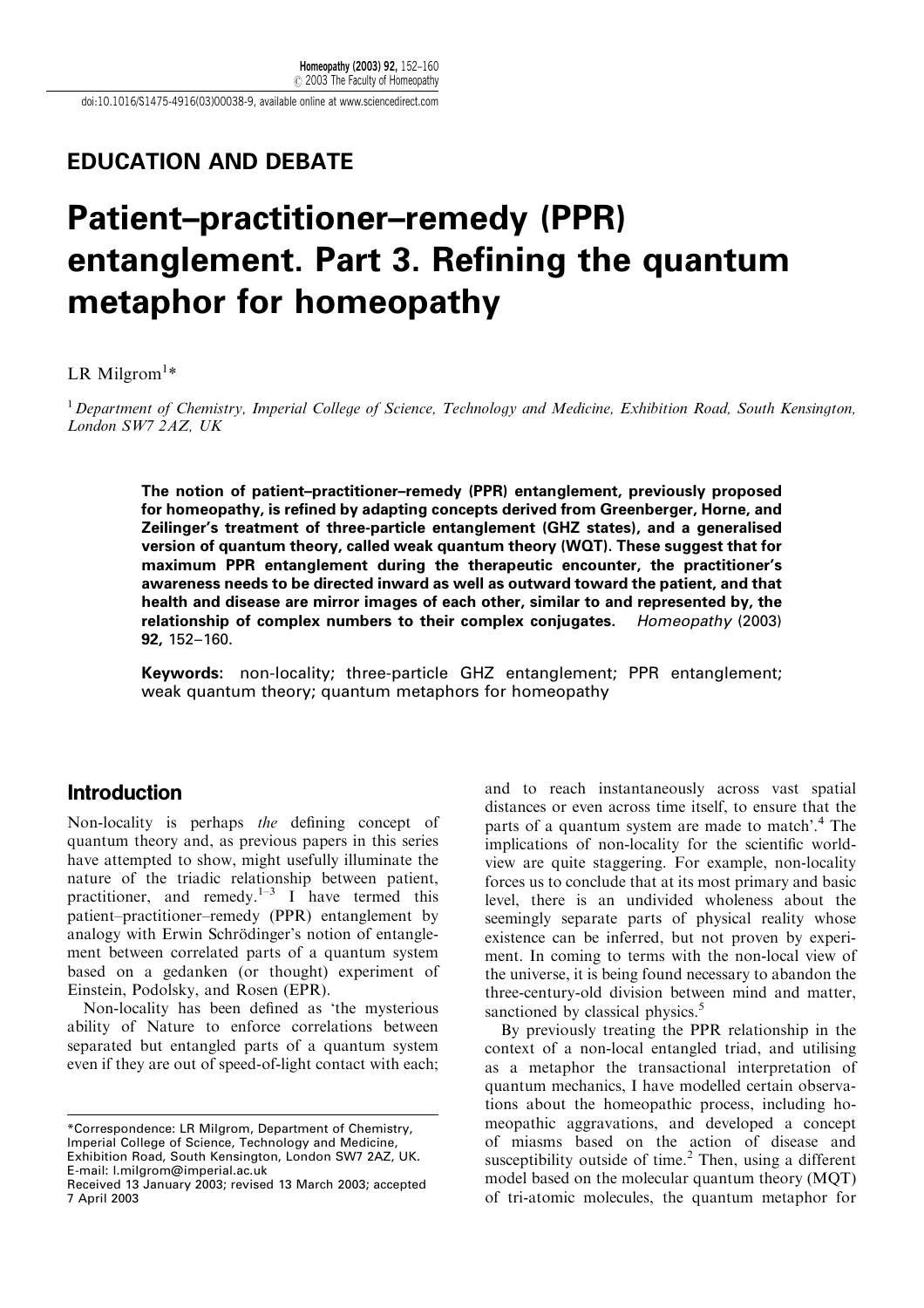achievable.<sup>3</sup> Because they are mainly qualitative and metaphorical in nature, these quantum theoretical models are somewhat crude. MOT effectively disentangles the nuclear and electronic components of molecules from each other (except in a molecule's electronic ground state where electrons with opposing spins in the same orbital are entangled).<sup>6</sup> Although this strategy enables chemists to perform calculations that predict molecular energy states and conformations sometimes with a stunning degree of accuracy, MQT must have stringent limitations to its metaphorical use in describing the PPR entangled state.

There is therefore a need for a better quantum paradigm to metaphorically (or otherwise) describe the PPR entangled state.In this respect, the Greenberger– Horne–Zeilinger (GHZ) state derived from the entanglement of three quantum particles (eg, photons or electrons) offers such as paradigm.<sup>7</sup> At the same time, it may be possible to describe the homeopathic process in a semi-quantitative manner, using a more general version of quantum theory (the so-called weak quantum theory or  $WQT$ <sup>8</sup> in which certain axioms of quantum theory are relaxed, permitting application to non- or less physical contexts.This paper begins the exploration of these two avenues of thought, first by describing two- and three-particle (GHZ) entanglement and WQT, then showing how these ideas can illuminate certain features of the therapeutic process in homeopathy.

## Quantum entanglement

#### Introduction

Almost 70 years after its realisation by Erwin Schrödinger, quantum entanglement is currently of practical interest because of its possible roles in the development of quantum computing, cryptography, and teleportation.

Essentially, two or more interacting quantum entities can have entangled states, which have no parallel in classical physics.Thus, entangled quantum entities do not have their own individuality: only the entangled group as a whole has a well-defined state.It is also important to realise that entangled entities behave as if they were connected regardless of the distance between them: a measurement on one of the entities instantaneously provides information on its entangled partners no matter the intervening time or space between them. As a result, quantum entanglement is coming to be seen as a new type of physical resource (just as energy and information are physical resources), especially for solving problems of information processing (see above). And if quantum entanglement is a resource, then like matter and energy, not only will it be limited, it ought also to be quantifiable.<sup>10</sup>

Quantum entanglement must be differentiated from mere classical correlation.Thus two particles do not become entangled just because they have the same physical properties: they have to interact with each other in some way.Wootters uses the following analogy, '... ordinary correlation is like two people enjoying the same books—they do not need to have met... in order to enjoy them—whereas entanglement is more like being married.<sup>'9</sup>

#### Spin and polarisation

In purely physical terms, entanglement occurs between particles via their fundamental properties, eg, their spin if they are sub-atomic particles, or their polarisation if they are photons.Thus, for electrons, protons, and neutrons with spin of  $\frac{1}{2}$ , their spin directions are imagined as pointing either in the 'up' or 'down' directions: for photons, their polarisation is imagined as pointing in either the 'horizontal' or 'vertical' directions.One can distinguish between these two different states of spin or polarisation, but one cannot determine a particle's original spin or polarisation state.However, transformations from one state to the other can be achieved and one does not need to know the initial direction of spin or polarisation for such transformations to be carried out.

Let us consider a single spin- $\frac{1}{2}$  particle. Intuitively, its two different spin states are imagined as pointing in opposite directions in space, either 'up' or 'down'. Mathematicians describe such states in terms of twodimensional complex space vectors, represented in Dirac notation as 'kets'. Thus, in terms of two of these space vectors, the kets  $|\uparrow\rangle$  and  $|\downarrow\rangle$  (where  $\uparrow$  and  $\downarrow$ represent the 'up' and 'down' spin of the particle), any other direction of spin can be written as a superposition of these 'up' and 'down' states, eg,  $a|\uparrow\rangle + b|\downarrow\rangle$ , where a and b are complex numbers (see appendix and footnote<sup> $\bar{r}$ </sup>) such that in terms of their real parts,  $|a|^2 + |b|^2 = 1$ .<sup>11</sup> Maximal superposition occurs when  $a = b$  and therefore, again in terms of their real parts,  $|a|=|b| = \pm 1/\sqrt{2}$ , yielding the maximal superposition spin state  $1/\sqrt{2}$  ( $|\uparrow\rangle + |\downarrow\rangle$ ) 'pointing to the right', while 'pointing to the left' is the maximal superposition spin state  $1/\sqrt{2}$  ( $|\uparrow\rangle - |\downarrow\rangle$ ). In other words, the total number of maximal superpositions possible with one particle is  $2^1 = 2$ .

 $^{\dagger}$ A complex number x+iy is made up of a 'real' part, x, and an 'imaginary' part iy, which consists of a real number y multiplied by  $i = \sqrt{-1}$ , so that  $i^2 = -1$ . Taking the square of a complex number means multiplying it by what is called its complex<br>conjugate, x–iy. Thus {x+iy}{x–iy}=x<sup>2</sup>+xiy–xiy–i<sup>2</sup>y<sup>2</sup>=  $x^2 - i^2y^2 = x^2 + y^2$  as  $-i^2 = +1$ : in other words, the square of a complex number is equal to the sum of the squares of its real parts.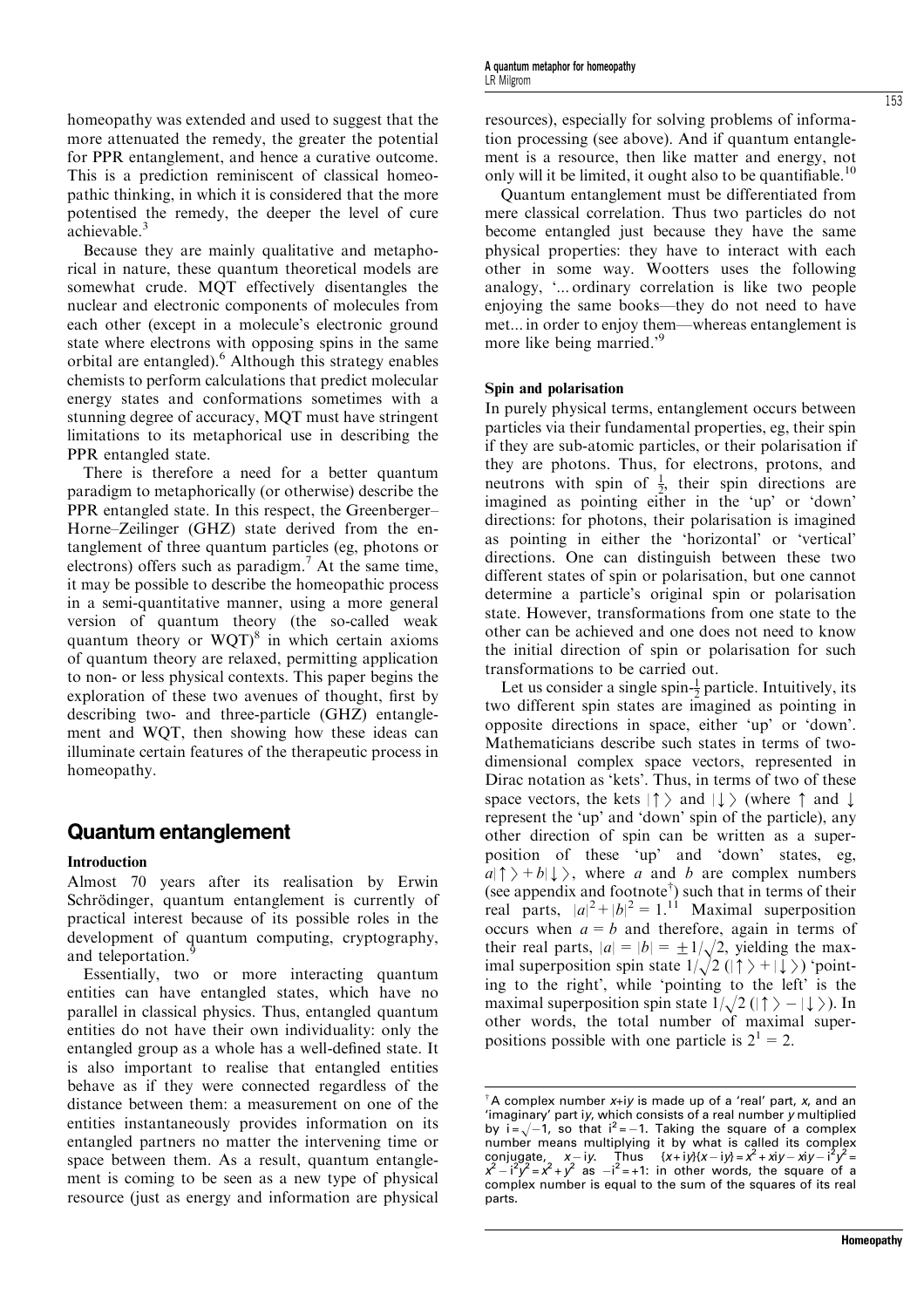#### Two- and three-particle entanglement: the GHZ state

Now let us consider what happens when two or more particles are entangled. First, the entangled particles have to be prepared. In the two-particle case, this occurs when an excited atom returns to its ground state by sequentially emitting two photons, or when two sub-atomic spin- $\frac{1}{2}$  particles, eg, protons, are scattered off each other, thereby entangling them.

According to classical physics, specifying the state of each of the individual particles should be enough to specify the state of the pair. Not so in quantum mechanics.In mathematical terms, a general pure state of two spin- $\frac{1}{2}$  particles,  $|\Psi_{\text{gen}}\rangle$ , has to be written as the superposition of four possible states; one from the superposition of four possible states: one from the entangled pair having both of their spins pointing 'up'; one from both spins pointing down; and two from the entangled pair having their spins pointing in opposite directions, ie, in terms of their space vectors, or kets:

$$
|\Psi_{\text{gen}}\rangle = a|\uparrow\uparrow\rangle + b|\uparrow\downarrow\rangle + c|\downarrow\uparrow\rangle + d|\downarrow\downarrow\rangle \quad (1)
$$

As in the previous example of a single spin- $\frac{1}{2}$  particle a,  $b, c, d$  are complex numbers such that the sum of the squares of their real parts  $|a|^2 + |b|^2 + |c|^2 + |d|^2 = 1$ .

There is a relationship connecting the complex numbers  $a, b, c$ , and  $d$  which provides a measure of the degree of entanglement between the two electrons, which is that the real parts of the differences of the products of the complex numbers  $ad - bc$  must not equal zero, ie,  $|ad-bc|>0$ , and the greater this difference, the greater the degree of entanglement. Only when  $|ad - bc| = 0$ , will states of the form shown in equation (1) be classically factorised into separate un-entangled states of the individual spin- $\frac{1}{2}$  particles (see Appendix).

For two entangled particles, there are a total of four  $(i$ e,  $2<sup>2</sup>$ ) possible maximally entangled states, ie, when  $|a| = |d| = 1/\sqrt{2}$ , and  $|b| = |c| = 0$ , ie,  $1/\sqrt{2}$  $(|\uparrow \uparrow \rangle \pm |\downarrow \downarrow \rangle)$ ; and when  $|b| = |c| = 1/\sqrt{2}$ , and  $|a|=|d|=0$ , ie,1/ $\sqrt{2}$  ( $|\uparrow \downarrow \rangle + |\downarrow \uparrow \rangle$ ), all of which are called Bell states.<sup>1</sup>

The situation becomes even more complex when three particles are entangled.Thus, in mathematical terms, a general pure state of three spin- $\frac{1}{2}$  particles,  $|\Psi_{\text{gen}}\rangle$ , now has to be written as the superposition of eight possible states, viz, one with all the spins pointing up, and one with them all pointing down; three in which two of the spins point up and one points down, and three where two of the spins point down and one points up, ie

$$
|\Psi_{\text{gen}}\rangle = a|\uparrow \uparrow \uparrow \rangle + b|\uparrow \uparrow \downarrow \rangle + c|\uparrow \downarrow \uparrow \rangle + d|\downarrow \uparrow \uparrow \rangle
$$
  
+e|\uparrow \downarrow \downarrow \rangle + f|\downarrow \uparrow \downarrow \rangle + g|\downarrow \downarrow \uparrow \rangle + h|\downarrow \downarrow \downarrow \rangle (2)

where as before  $a, b, c, d, e, f, g$ , and h are all complex numbers such that the sum of the squares of their real parts  $|a|^2 + |b|^2 + |c|^2 + |d|^2 + |e|^2 + |f|^2 + |g|^2 + |h|^2 = 1$ , and the ket  $|\uparrow \uparrow \uparrow \rangle$  represents, for example, the state where all three spin- $\frac{1}{2}$  particles spins are pointing up. This ultimately leads to a total of eight  $(2^3)$ three-particle maximally entangled states called GHZ states. For physical reasons, the pair,  $1/\sqrt{2}$  $(|\uparrow \uparrow \uparrow \rangle + |\downarrow \downarrow \downarrow \rangle)$ , is readily distinguishable from the other six.

It is possible to quantify the entanglement between particles in terms of their 'tangle', defined as a number between 0 and  $1<sup>9</sup>$  For three particles, A, B, and C, there is a simple relationship expressed as follows:

$$
\tau_{A(BC)} = \tau_{AB} + \tau_{AC} + \tau_{ABC} \tag{3}
$$

which in words reads, 'the tangle of particle A with the rest of the system  $(B \text{ and } C)$  is equal to the tangle of particle A with B alone, plus the tangle of A with  $C$ alone, plus the three-way tangle of the whole system.' In the case of the GHZ states  $1/\sqrt{2}$  ( $|\uparrow \uparrow \uparrow \rangle \pm |\downarrow \downarrow \rangle$ ), each particle is fully entangled with the rest of the system (eg,  $\tau_{A(BC)} = 1$ ), and the three-way tangle,  $\tau_{ABC}$ , is also equal to 1, but no two of the particles are entangled with each other. Thus, equation (3) actually reads  $1 = 0 + 0 + 1$ , so that three-way entanglement exists only at the expense of pairwise  $\tau_{AB}$  and  $\tau_{AC}$ entanglement.We shall see the importance of this later. Meanwhile, entanglement can be pictorially represented by a set of what are known as Borromean rings<sup>12</sup> interlocked in such a way that if one of them is cut, all three fall apart (the physical equivalent of 'United we stand, divided we fall') (Figure 1). $^{13}$ 

I will use this kind of three-way entanglement based on the GHZ state, to model the homeopathic interaction between the patient, the practitioner, and the remedy, ie, PPR entanglement.

## Weak quantum theory

#### Introduction

As an explanation of the material world, quantum mechanics is probably the most successful theory ever developed.Part of this success is due to the perceived confinement of quantum theory within a narrow but



that it passes under the ring that crosses it. If any one ring is

cut, the whole unit falls apart.

154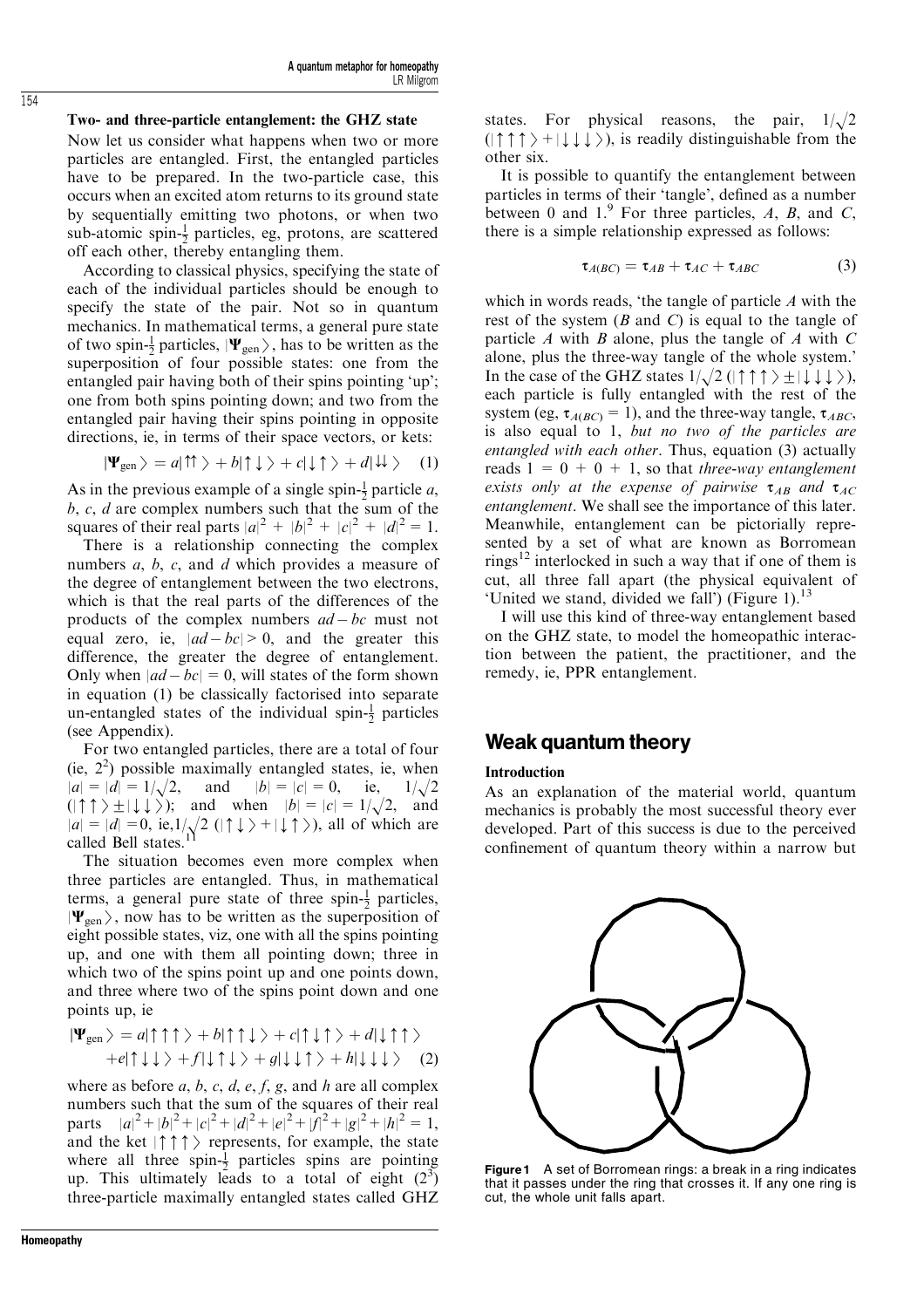extremely important domain: the nanoscopic world of atoms and molecules.

At the very heart of quantum theory lie the notions of complementarity and Heisenberg-style uncertainty relations.In other words, precise knowledge of complementary variables, such as position and momentum, or energy and time, is impossible within the same measurement. Mathematically, this is usually expressed in the form of an algebra of non-commuting operations, ie, it is crucially important in what order measurements of complementary variables are made. In classical mechanics, there is no such uncertainty and the operations describing simultaneous measurements of observables, eg, the position and momentum of a speeding car, do indeed commute (commutation is best understood by considering simple multiplication.Thus 3 times 2 is the same as 2 times 3.The mathematical operation of multiplying integers is a commuting operation, the order in which it is done does not matter. Non-commuting algebras are used when it does matter in what order operations are performed, as in cookery).

Although simultaneous knowledge of complementary variables is impossible, both are required in order to provide a holistic account of reality.This underpins entanglement and the non-local (ie, unsignalled and simultaneous) or global correlations between the elements of a system, which Einstein so deplored, even when they are separated by vast tracts of space and time.<sup>14</sup>

Returning to the algebra of non-commuting operations, this can be formally expressed as

$$
|A, B| = |AB| - |BA| = iC \tag{4}
$$

where  $\vec{A}$  and  $\vec{B}$  represent a pair of non-commuting operations (eg, position and momentum or energy and time) and  $C$  is called the *commutator* (in commuting classical physics operations,  $C = 0$ ). The reason why the scope of quantum theory is perceived to be confined to the nanoscopic domain is because in the fundamental relation shown in equation (4), the commutator =  $h/2\pi$ , and h is an extremely small number,  $6.626 \times 10^{-34}$  J/s, ie,

$$
|A, B| = |AB| - |BA| = \mathrm{i}h/2\pi \tag{5}
$$

## Extending the applicability of quantum theory

Notions of complementarity and entanglement have implications far beyond the specific meaning ascribed to them by quantum theory. $8$  Examples (admittedly using far less formal approaches than quantum theory) have been cited from engineering and the cognitive sciences, especially psychology (see reference 8). Perhaps one of the most profound applications of complementarity and entanglement concerns the relationship between mind and matter, or more precisely, the mental and material observables of a system. Jung and Pauli<sup>15</sup> explored this in a very broad sense, speculating that behind these epistemological (and complementary) mental and material domains lies a deeper ontological reality, destroyed by the 'Cartesian split', and that the so-called synchronistic correlations between mind and matter remain as remnants of this lost wholeness.We shall see how this complementarity of mind and matter has a direct bearing on homeopathy.

In such ways ordinary quantum theory is being applied outside of its usual physical context, $<sup>1</sup>$ </sup> but Atmanspacher, et  $al^8$  take a more radical approach.They generalise the standard quantum theoretical framework by relaxing the conditions used in ordinary quantum physics, so that complementarity and entanglement become useful concepts in much broader contexts.This relaxed, more generalised version of ordinary quantum theory is called WQT. WQT shares with ordinary quantum theory complementarity and non-commutability of observables.Also in WQT, as with ordinary quantum theory, holistic correlations and entanglement arise if, in a system consisting of many parts, observables pertaining to the whole system are incompatible with observables of its parts.

WQT differs fundamentally from ordinary quantum theory in three ways.

- \* Complementarity and entanglement are not restricted to a particular degree of non-commutativity of observables.In other words, there is no constant like Planck's constant  $(h)$ , in WQT so equation (5) does not apply. Rather, the degree of non-commutativity will vary from case to case.
- WQT has no interpretation in terms of probabilities, as does ordinary quantum theory, and expectation values (ie, the mean value of a series of determinations of an observable) corresponding to operators<sup>17</sup> are non-linear, not linear as in ordinary quantum theory.
- In WQT complementarity and indeterminacy are not ontological (ie, belonging to the very nature of the system and cannot be decomposed by refinement of observation) as in ordinary quantum theory rather they are of epistemological origin (ie, what can be known about the system by observation).In WQT it is much easier to argue that incomplete knowledge of a system or perturbations caused by observation are epistemological reasons for complementarity and indeterminacy.

Finally, it is worth pointing out that, from the point of view of the theory of categories (ie, the 'mathematics of mathematics') WQT is a much more basic and general theoretical description of nature than quantum mechanics: the latter is really a special case of WQT.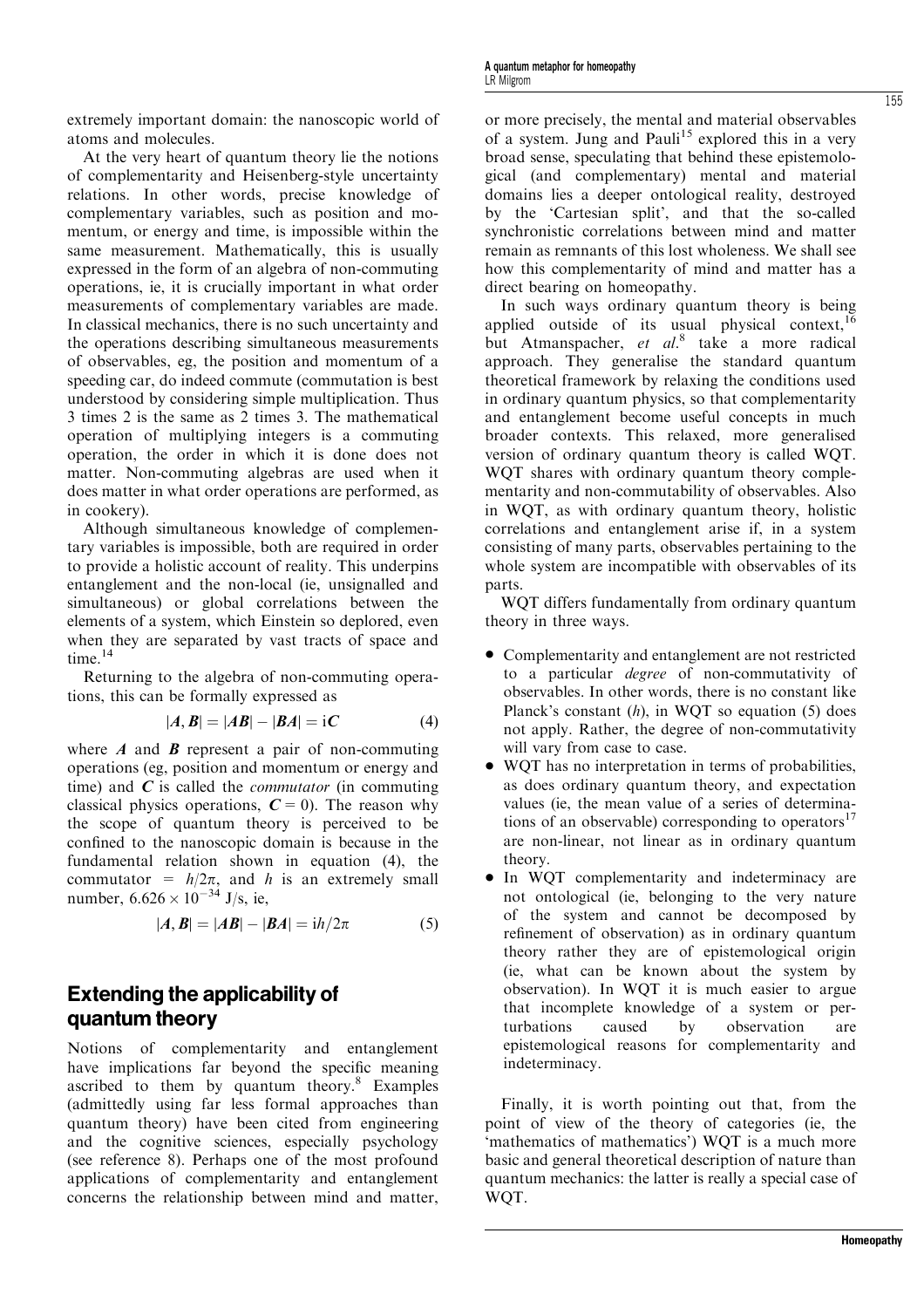## Refining the quantum metaphor for homeopathy

We can now refine the quantum metaphor for homeopathy and PPR entanglement by applying the above theoretical concepts. In the previous paper, $3$  it was pointed out that the metaphor was necessarily crude because MQT, on which it was based, effectively ignores entanglement. In continuing the search for better quantum metaphors of PPR entanglement, the GHZ quantum entangled state appears to offer a better model. The non-commuting algebra of ordinary quantum theory severely restricts its applicability to the nanoscopic domain, but the more generalised formalism of WQT lifts some of those restrictions, potentially allowing quantum theory applications outside the narrow domain of particle physics.<sup>8</sup>

#### The GHZ state and PPR entanglement

In order for PPR entanglement to be describable in terms of something like the GHZ state,  $1/\sqrt{2}(|\uparrow \uparrow \uparrow \rangle + |\downarrow \downarrow \downarrow \rangle)$ , it is necessary to find equivalents of the 'up' and 'down' spin orientations of three entangled particles, or the horizontal and vertical polarisations of photons, to describe the different states of the patient Px, the practitioner Pr, and the remedy Rx.Clearly, compared to particles or photons, each of the latter can exist in a multitude of states, but for the purposes of argument I shall restrict my choice of states to just two for each of the entities, Px, Pr, and Rx.In addition, the states of quantum entities are imagined to exist in what is known as a 'space of states'. For quantum entities, this space is called Hilbert space.I shall therefore imagine that the 'states' of the entities Px, Pr, and Rx exist in a similar space of states 'arena', called a 'therapeutic state space'.

Thus for any potentially therapeutic situation existing within such a therapeutic space of states, the patient Px may be considered to be in a state of wellness ( $|Px \uparrow \rangle$ ) or un-wellness ( $|Px \downarrow \rangle$ ), the practitioner Pr to be helpful ( $|Pr \uparrow \rangle$ ) or unhelpful ( $|Pr \downarrow \rangle$ ), and the remedy Rx to be curative ( $|Rx\uparrow\rangle$ ) or noncurative ( $|Rx|$ ). Thus, by analogy with the GHZ state, the PPR entangled state may be represented by

$$
|\Psi_{PPR}\rangle = 1/\sqrt{2(|Pr \uparrow Px \uparrow Rx \uparrow \rangle \pm |Pr \downarrow Px \downarrow Rx \downarrow \rangle)},
$$
(6)

What does this mean? The PPR entangled state corresponds to a superposition of Pr, Px, and Rx 'wave-functions', shown in equation (6), leading to a new wave-function  $|\Psi_{PPR}$ , in the therapeutic state space. The state  $\Psi_{\text{PPR}}$  is 'prepared' by the interaction between the Pr, Px, and Rx through the case taken by Pr which results in a holistic picture of the state of Px in the mind of Pr, containing the relevant Rx which matches Px's state of unwellness.In terms of the Borromean rings analogy Figure 2 shows the PPR entangled relationship.



Figure 2 PPR entanglement seen as a set of interlocking Borromean rings.

Pr taking and understanding the case and prescribing the Rx to Px, corresponds to all three becoming entangled in a therapeutic state space.The correlation of all three can lead to a response from Px's vital force, leading to a change from unwellness to wellness if the Rx is well chosen.One could describe this process in terms of the transactional interpretation of quantum mechanics,<sup>4</sup> described previously,<sup>2</sup> eg, the Px's experience of symptoms and search for a Pr constitutes the 'offer' wave, while Pr taking the case corresponds to the 'confirmation' wave: the 'handshake' across space– time corresponds to Pr understanding the case and prescribing Rx.Alternatively, one could adopt the more orthodox Copenhagen interpretation of quantum mechanics,<sup>18</sup> and say that the 'operation' (in the mathematical sense) of Pr on Px via the giving of Rx results in a 'collapse' of the entangled-state wavefunction  $\Psi_{\text{PPR}}$ , in the therapeutic state space, leading to a change in the state of Px's vital force from unwellness to wellness, if Rx is well-chosen.

By analogy with the quantification of three-way entanglement shown in equation (3), it should be possible to quantify the degree of PPR entanglement in a therapeutic state space as

$$
\tau_{Pr(PxRx)} = \tau_{PrPx} + \tau_{PrRx} + \tau_{PrPxRx}
$$
 (7)

where  $\tau_{Pr(PxRx)}$  represents the tangle of Pr with the rest of the system (Px and Rx),  $\tau_{PrPx}$  represents the tangle of Pr with Px alone,  $\tau_{PrRx}$  represents the tangle of Pr with Rx alone, and  $\tau_{PrPxRx}$  represents the three-way tangle between  $Pr$ ,  $Px$ , and  $Rx$ . Equation (7) may be interpreted as follows:

- It predicts that the ideal therapeutic situation arises from complete PPR entanglement, in other words, when  $\tau_{Pr(PxRx)} = 1$ .
- In order for this to occur,  $\tau_{PrPx} = 0$ , ie, Pr should not entangle with Px alone, which could be taken to mean that the practitioner should not over-identify with the patient.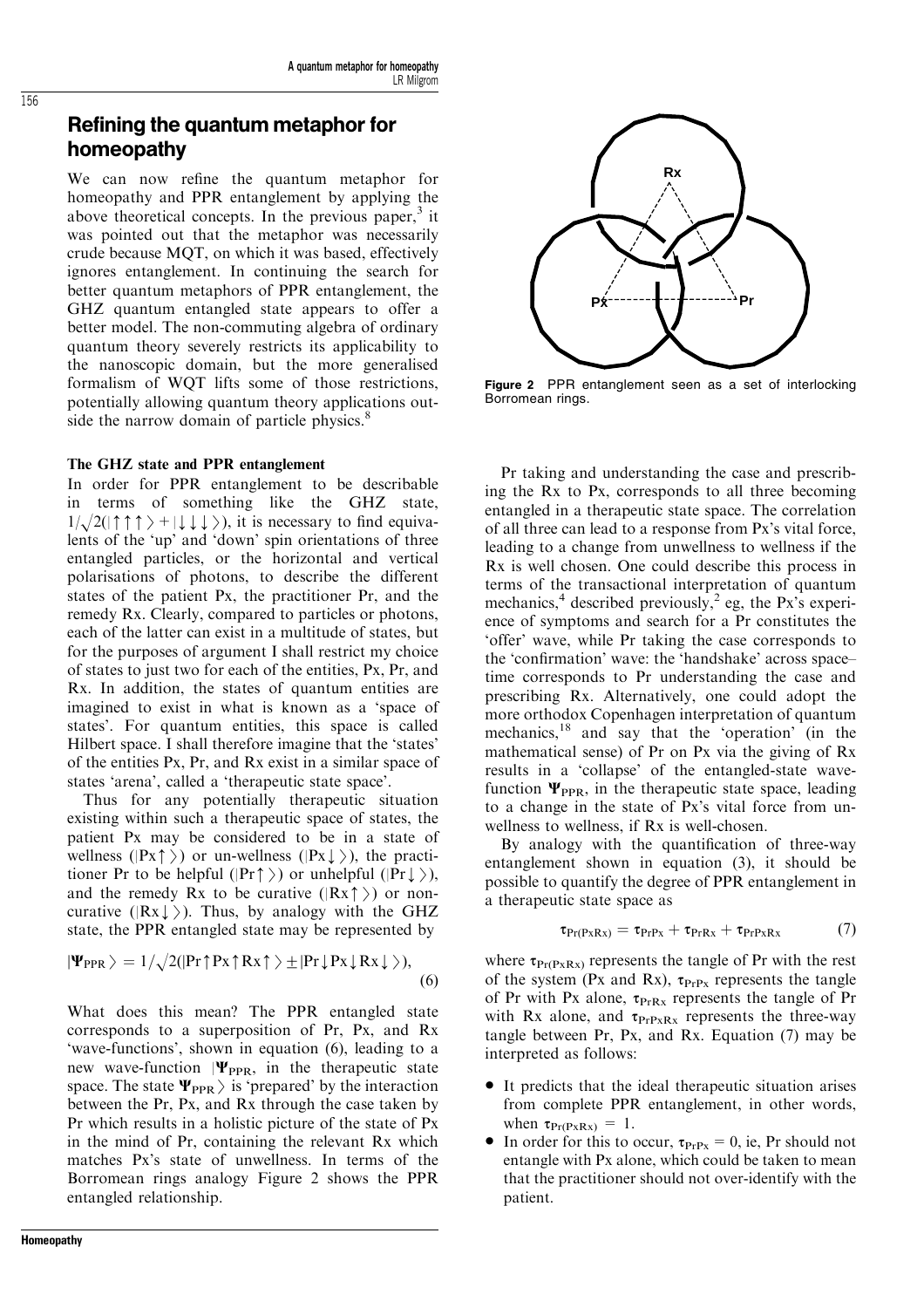- It also means that  $\tau_{PrRx} = 0$ , ie, Pr should not entangle with Rx alone, which, in turn could be taken to mean that the practitioner should not over-identify with 'finding the right remedy'
- If these three conditions are met then,  $\tau_{PrPxRx} = 1$ , ie, Pr entangles completely with both the patient and the remedy.

These four points, in my view, imply that Pr has to tread a very fine line: in order for Px to gain maximum benefit from the entangled PPR state, Pr must beware of not over-identifying with the patient or become too concerned about finding the correct prescription.In terms of Pr's state of mind during the therapeutic encounter, the GHZ/PPR entangled state implies that Pr's awareness would need to be directed inward as well as outward as the encounter progresses, in order to ensure the maximum three-way entanglement and the minimum two-way entanglements (as described above). Certainly, such Janus-like states are not unknown within the psychotherapeutic domain, where Pr has to be aware of his/her own inner state during the consultation, to be on guard for the possibility of counter-transference phenomena from the patient.<sup>8</sup>

#### WQT and PPR entanglement

As noted earlier, ordinary quantum mechanics differs from WQT in that in the latter, complementarity and entanglement are not restricted to a particular degree of non-commutativity of observables: there is no constant like Planck's constant in WQT so equation (5) does not apply. Rather, the degree of noncommutativity will vary from case to case, so that a more realistic equation describing the non-commutativity of observables would be like equation (4), eg,

$$
|A, B| = |AB| - |BA| = iC \tag{4'}
$$

The question then is what could the observables A and  $\mathbf{B}$ , and the commutator  $\mathbf C$  correspond to in the homeopathic situation? A possibility in line with the GHZ model of PPR entanglement is that A corresponds to observables  $|Px|$  about the patient made by Pr, while **B** corresponds to other observables  $|Pr|$ (see below) in the therapeutic encounter, also made by Pr. The commutator  $C$ , could then correspond to the remedy,  $Rx$ , leading to the non-commuting relationship

$$
|Px, Pr| = |PxPr| - |PrPx| = iRx \tag{8}
$$

Here, the commutator  $Rx$  would be different for each therapeutic situation.Equation (8) implies that:

- Pr is not only making *local* observations about the patient,  $|Px|$  (which become melded into a holistic picture of the patient's symptom totality,  $S_x = \sum S_{x_i}$ representing a set of *local* observables), but;
- $\bullet$  Pr is also making global observations  $|Pr|$  which could include general observations about the Px–Pr interaction, eg, self-monitoring of Pr's own inner

state and how it fluctuates in response to Px (this may be considered *global* because ultimately, we are all the centre of our own universe).

- Both *local* and *global* sets,  $|Px|$  and  $|Pr|$  represent an orthogonal pair of complementary observables related by the non-commuting algebra represented in equation (8), which ultimately leads to the choice of homeopathic remedy, Rx.
- Thus, equation (8) could be said to represent a noncommuting algebra of the homeopathic process.

It is worth making one other point about the algebra of the PPR entangled state.In quantum theory, experimental observations are described by operators and there is a connection between wave-functions, operators (and the observations associated with them), and the outcomes of measurements, leading to what are called 'expectation values'.<sup>19</sup> An expectation value may be defined as equal to the mean value of an observable in a series of experimental measurements.

The expectation value of an operator  $\Omega$ , is denoted by  $\langle \Omega \rangle$ . For an arbitrary state described by the wavefunction  $\psi$ , the expectation value is defined by

$$
\int \psi * \Omega \psi dt = \langle \Omega \rangle
$$
  

$$
\int \psi * \psi dt
$$
 (9)

where  $\psi^*$  is the complex conjugate of the wavefunction  $\psi$ .<sup>10</sup> If the wave-function is chosen to be normalised to 1, ie,  $\int \psi^* \psi \, dt = 1$  or, using Dirac notation,  $\langle \psi | \psi \rangle = 1$ , then equation (9) becomes

$$
\langle \psi | \Omega | \psi \rangle = \langle \Omega \rangle \tag{10}
$$

where the bra  $\langle \psi |$  represents the complex conjugate of the ket  $|\psi\rangle$ .

A similar equation could be written to describe the PPR entangled state produced during the homeopathic process. Thus, substituting in equation (10),  $\psi$  becomes the normalised PPR entangled state wave-function  $\Psi_{\text{PPR}}$ , the operator  $\Omega$ , becomes the 'homeopathic operator'  $\Pi$ r, which operates on the PPR entangled wave function and its complex conjugate to produce the 'expectation value' for the process, which is the remedy  $\langle Rx \rangle$ :

$$
\langle \Psi_{PPR} | \Pi r | \Psi_{PPR} \rangle = \langle Rx \rangle \tag{11}
$$

The expression  $\langle \Psi_{\rm PPR} |$  is said to be the 'bra' of  $\Psi_{\rm PPR}$ and mathematically represents the complex conjugate of the ket  $|\Psi_{PPR}\rangle$ .<sup>11</sup> The question then is what could<br>the notion of 'complex conjugate' mean in terms of this the notion of 'complex conjugate' mean in terms of this model.For this, we need to understand a little more about complex numbers, eg,  $x + iy$ , and their relationship with their complex conjugates (see appendix and footnote<sup>†</sup>).

In equation (11), the PPR entangled state wavefunction  $\Psi_{\text{PPR}}$  is normalised and the coefficient  $1/\sqrt{2}$ appears in the GHZ formalism (see equation 6). Thus the absolute values of the coefficients contained in the **PPR** entangled state wave-function  $\Psi_{PPR}$  must be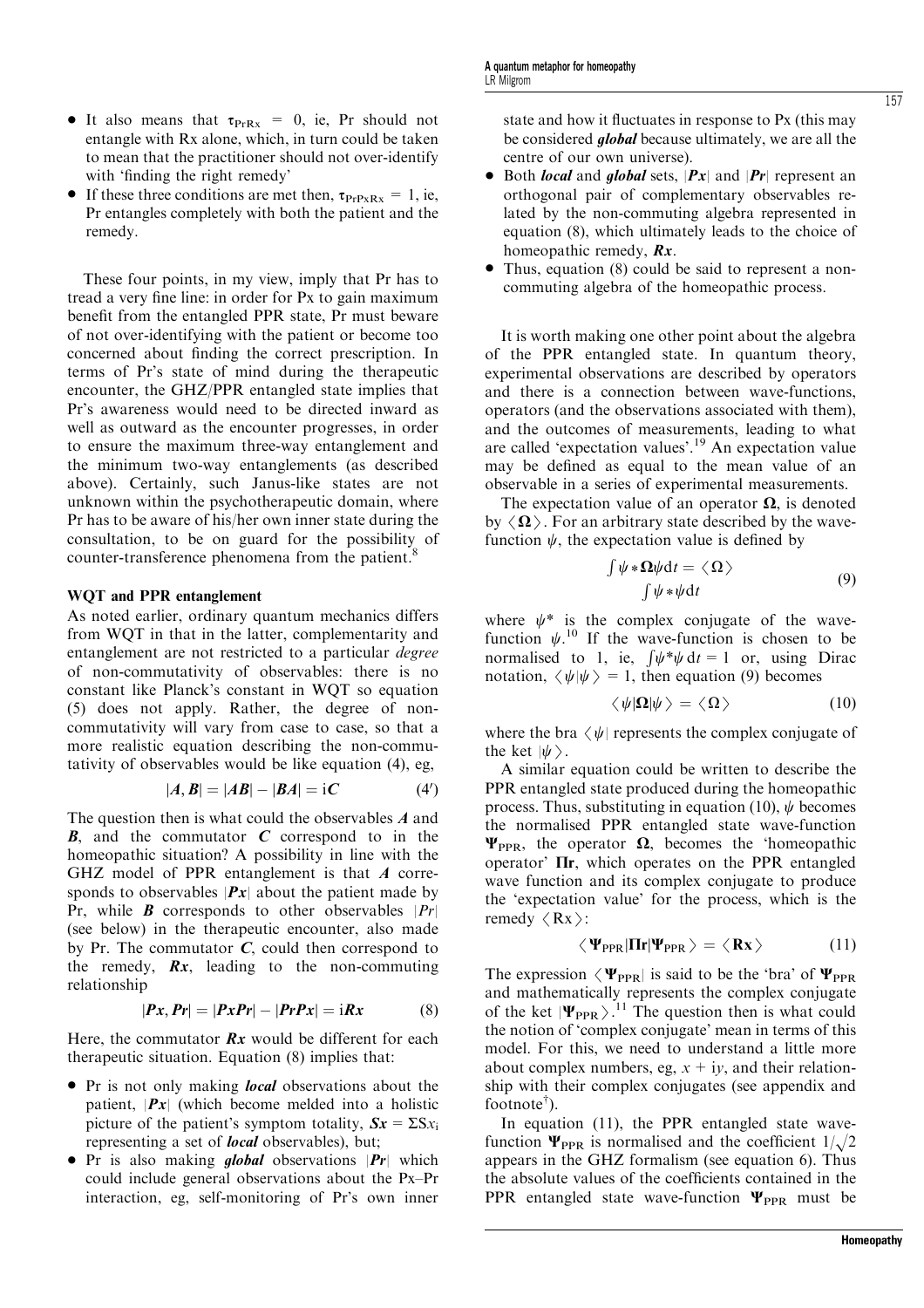equal to each other.It follows that the complex conjugate of  $\Psi_{\text{PPR}}$  can be obtained simply by multiplying it by –i, ie,  $\Psi_{PPR}^* = -i\Psi_{PPR}$  or, rewriting this in Dirac 'bra' and 'ket' notation,  $\langle \Psi_{PPR} | = -i | \Psi_{PPR} \rangle$ . Just as the complex number  $x + ix$  and its conjugate  $x - ix$  are reflections of each other in the x-axis of the complex plane (see appendix), so  $\langle \Psi_{PPR} |$  and  $|\Psi_{PPR} \rangle$ represent the mirror-like quality of health and disease in a therapeutic state space, as experienced and expressed by Px, ideally reflected back by Pr and affected by Rx.This is what is expressed in equation (11) where the  $\Pi$ r operator-mediated relationship of  $\langle \Psi_{\rm PPR} |$  and  $|\Psi_{\rm PPR}\rangle$  results in the remedy Rx.

In a further refinement, which takes into account one of the main differences between WQT and ordinary quantum theory (ie, that expectation values corresponding to operators are if anything non-linear), equation (11) can rewritten as

$$
\langle \Psi_{PPR} | \Pi r | \Psi_{PPR} = \langle (Rx)^p \rangle \tag{12}
$$

where the index  $p$  represents  $Rx$  raised to some power. What does this mean in the context of the homeopathic process? The non-linearity expressed in this equation could have something to do with the potency (hence the superscript  $p'$ ) of the prescribed remedy, presumably the index  $p$  being included with Rx, as an outcome of PPR entanglement.

Finally, there is the question of 'how long' the PPR entangled state could persist. Quantum entangled states are known to last for no more than about half a millisecond, and unequivocal experimental evidence for non-quantum entangled states has yet to be convincingly demonstrated.By analogy, one could suggest that PPR entanglement occurs during casetaking and 'ends' when the Pr 'gets' the case and decides on a remedy (in the Copenhagen Interpretation of quantum mechanics, this would be the equivalent of 'collapsing' the  $\Psi_{\text{PPR}}$  wave-function to the point of cure: if so, then 'cure' should 'begin' at this point, possibly even before Px has physically taken the  $Rx$ ).<sup> $\ddagger$ </sup> The Transactional Interpretation of quantum mechanics<sup>2,3</sup> as a quantum metaphor effectively avoids the problems with causality thrown up by this approach.However, 'when' during the case-taking PPR entanglement 'begins' is, from the point of view of the GHZ/WQT treatment described in this paper, a matter of concern for Pr.In order to maximise threeway entanglement and minimise two-way entanglements, Pr would have to 'prepare' an inner state in

which attention is simultaneously directed outwards (for local observations about Px) and inwards (for global observations about Pr and the Px–Pr interaction). Such states are not easily prepared, and unless Pr is well-practiced in the art, neither can they long be maintained.

## Summary

James Tyler Kent wrote that 'a remedy is only homeopathic when it cures the case'.<sup>20</sup> seeming to imply that the remedy cannot be considered in isolation from the practitioner who prescribes and the patient who takes it.In the terminology of quantum theory, Kent could be suggesting a kind of entanglement between patient, practitioner, and remedy.

The same may be said about disease. A petri dish containing a living culture of methicillin resistant Staphylococcus aureus (MRSA) bacteria is not a disease until it infects a patient and is diagnosed by a practitioner.Thus, there is an intimate correlation (entanglement) between diseased patients, remedies, and practitioners. Conventional medical science has attempted to factor out all these essentially entangled entities into clear-cut separate (and empirically testable) elements. The result of this reductionist programme is the increasing emphasis on molecular pharmacology (at the expense of the human interaction between the patient and the practitioner) as the only factor really worthy of consideration in disease processes.<sup>21</sup>

This is not to say that molecular pharmacology is wrong, or that the 'memory of water $^{22}$  might not be a plausible pharmacological explanation of how homeopathy 'works': far from it. However, by concentrating only on local interactions (eg, the spatialtemporal interactions of small drug molecules with cellular 'receptor sites', or the putative memory-ofwater-mediated pharmacological action of the highly attenuated remedy as used by homeopaths) as the sole meaning of 'cure', the more global (ie, non-spatial and atemporal)<sup>1</sup> interactions between patient and practitioner, and their influence on the curative process, are effectively ignored.

PPR entanglement, as discussed here and previously, is an attempt to reinstate the importance of these global interactions in the therapeutic process by the use of quantum theoretical metaphors.It has been the aim of this paper to begin the construction of an algebra for the therapeutic process that describes the entangled state of the patient, the practitioner and the remedy. To this end, the GHZ state of quantum theory has been used to model the PPR therapeutically entangled state, which may be quantifiable by analogy with the three-particle entanglement of the GHZ state.Thus, for each of the Px, Pr, and Rx to be fully entangled, no two of these entities should be individually entangled

 $*$ I have commented on this in an earlier paper (see reference 2) where the transactional interpretation of quantum mechanics is used. Here, the PPR entangled interaction is imagined as culminating in an atemporal 'handshake' between Px and Pr that corresponds to Pr understanding the case and prescribing the Rx. The atemporal nature of this process by-passes problems with causality, such as those admittedly anecdotal reports of patients reporting improvement in their symptoms before they have received the potentised Rx (see reference 2 and references therein).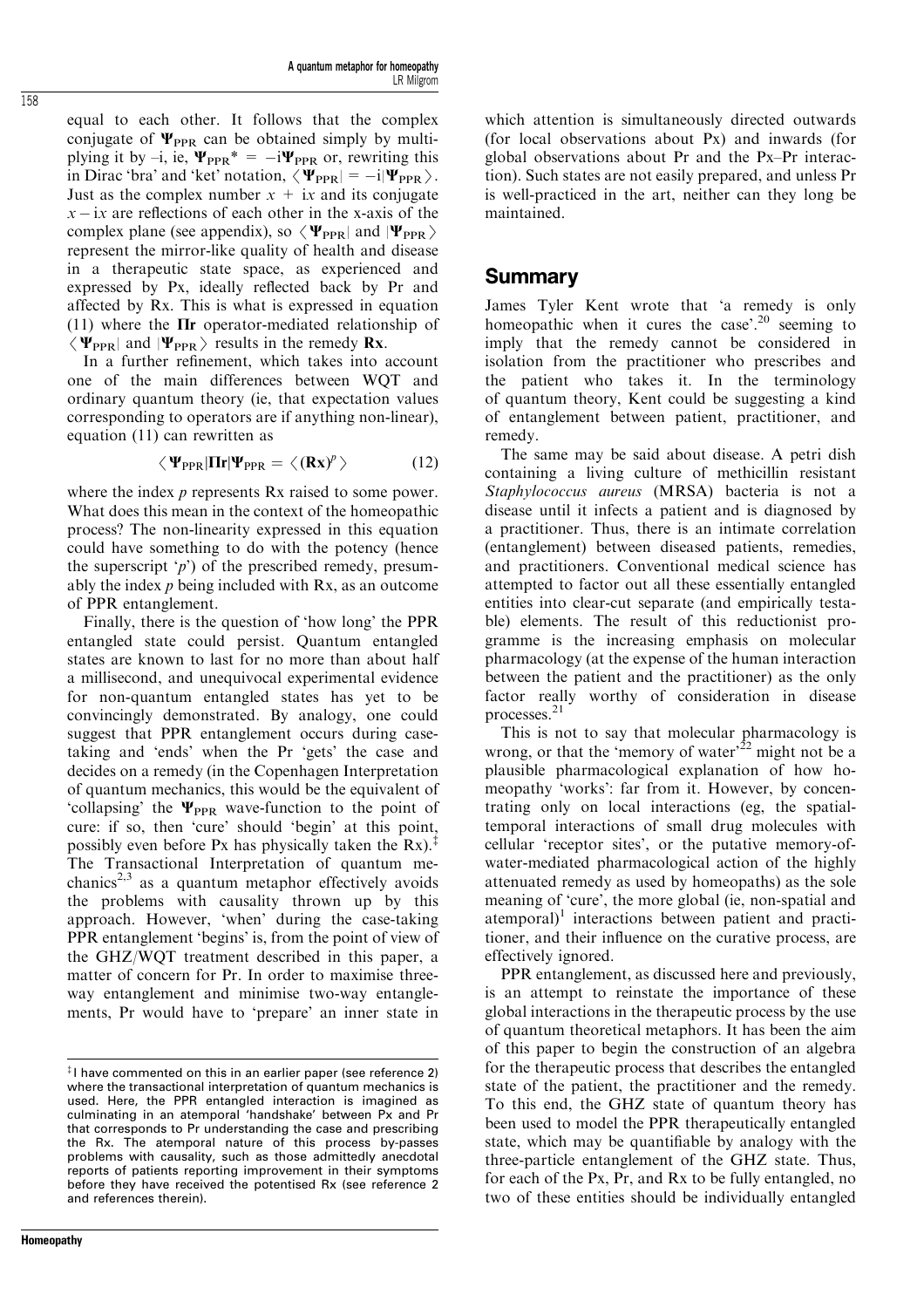with each other. Then, WQT was used to provide the basis of a non-commuting algebra for the homeopathic process.The commutator is predicted to be the remedy Rx, potentially different for each case. A basic equation relating the wave-function of the PPR entangled state to the operation of the practitioner and the remedy as an expectation value, was also hypothesised.It was also suggested that health and disease could have a mirror-like relationship similar to and represented by the relationship of complex numbers to their complex conjugates (note: wavefunctions are constructed using complex numbers). Finally, some speculations were presented about how long the PPR entangled state might persist and Pr's possible role in initiating this state by dividing attention between Px and his/her own inner state. This is only the beginning of a long process: further work may expand these concepts, hopefully leading ultimately to new ways to experimentally verify homeopathy.

## **References**

- 1 Walach H.Magic of signs: a non-local interpretation of homeopathy. Br Hom J 2000; **89**:  $127-140$ , and references therein.
- 2 Milgrom LR. Patient–practitioner–remedy (PPR) entanglement. Part 1: a qualitative, non-local metaphor for homeopathy based on quantum theory. Homp 2002; 91: 239–248.
- 3 Milgrom LR.Patient–practitioner–remedy (PPR) entanglement.Part 2: extending the metaphor for homeopathy using molecular quantum theory. Homp 2003; 92: 35–43.
- 4 Cramer JG.The transactional interpretation of quantum mechanics. Rev Mod Phys 1986; 58: 647–687.
- 5 Nadeau R, Kafatos M. The Non-local Universe: The New Physics and Matters of the Mind. Oxford, UK: Oxford University Press, 1999.
- 6 Jean Y, Volatron F. An Introduction to Molecular Orbitals. Oxford, UK: Oxford University Press, 1993.
- 7 Greenberger DM, Horne MA, Shimony A, Zeilinger A.Bell's theorem without inequalities. Am J Phys 1990; 58: 1131–1143.
- 8 Atmanspacher H, Romer H, Walach H.Weak quantum theory: complementarity and entanglement in physics and beyond. Found Phys 2002; 32: 379–406.
- 9 Wootters WK.Quantum entanglement as a quantifiable resource. Philbs Trans R Soc London A 1998; 356: 1717-1731.
- 10 Nielsen MA. Rules for a complex quantum world. Scientific American 2002; 287: 49-57.
- 11 Bell JS. Speakable and Unspeakable in Quantum Mechanics. Cambridge, UK: Cambridge University Press, 1987. See also, Hill S, Wootters WK. Entanglement of a pair of quantum bits. Phys Rev Let 1997; 78: 5022–5025.
- 12 Aravind PK. Borromean entanglement of the GHZ state. In: Cohen RS et al. (eds). Potentiality, Entanglement and Passionat-a-Distance. UK: Kluwer Academic Publishers, 1997. Borromean rings appear on the coat of arms of the Borromeos family, Lake Maggiore in Northern Italy, see Supplement to Not Knot, Epstein D, Gunn G, Jones and Bartlett Publishers, Boston, MA, 1991, p 7.
- 13 Aczel AD. Entanglement: The Greatest Mystery in Physics. Chichester, UK: Wiley, 2003.
- 14 Einstein A, Podolsky B, Rosen N.Can a quantum mechanical description of physical reality be considered complete? Phys Rev 1935; 47: 777-780. See also, Aspect A, Grangier P,
- 15 Jung CG, Pauli W. The Interpretation of Nature and the Psyche. New York: Pantheon, 1955.
- 16 Josephson BD. Beyond quantum theory: a realist psychobiological interpretation of reality revisited. Biosystems 2002; 64: 43–45.
- 17 Atkins PW. Oxford Chemistry Guides: Concepts in Physical Chemistry.Oxford, UK: Oxford University Press, 1995, p 239.
- 18 For some readable accounts of the orthodox Copenhagen interpretation of quantum mechanics, the following are suggested, (a) Gribbin J. Schrödinger's Kittens and The Search for Reality. London: Phoenix, 1995; (b) Gribbon J. Q is for Quantum.London: Weidenfeld and Nicholson, 1998.
- 19 See reference 18, pp 124.
- 20 Kent JT, Lectures on Homeopathic Philosophy, Lecture XXIV: Idiosyncrasies. Homeopathic Book Service, Sittingbourne, UK, 1990.
- 21 Moynihan R, Heath I, Henry D. Selling sickness: the pharmaceutical industry and disease mongering. BMJ 2002; 324: 886–891; also Moynihan R.The making of a disease: female sexual dysfunction. BMJ 2003; 326: 45–47.
- 22 Schiff M. The Memory of Water: Homoeopathy and the Battle of Ideas in the New Science, London: Thorsons (HarperCollins), 1995 and references therein.Also, (a) Milgrom LR, King KR, Lee J, Pinkus AS.On the investigation of homeopathic potencies using low resolution NMR T2 relaxation times; an experimental and critical survey of the work of Roland Conte, et al. Br Hom  $J$  2001; 90: 5–13; (b) Del Guidice E, Preparata G, Vitiello G.Water as a free electron dipole laser. Phys Rev Lett 1988; 61: 1085–1088; (c) See Bellavite P, Signorini A. Homeopathy: A Frontier in Medical Science. Berkeley, CA: North Atlantic Books, 1995; (d) Samal S, Geckeler KE, Chem Commun 2001; 2224.

# Appendix

Complex numbers may be exhibited on a plane in which the horizontal coordinate  $x$  represents the real part of the complex number, while the vertical coordinate iy represents its imaginary part (although  $\nu$  itself is a real number). The two axes define the complex plane.

Thus in Figure 3, the real part of the complex number can be read off from the horizontal axis as  $x$ ,



Figure 3 A complex number  $x + iy$  can be represented on a plane in which the horizontal coordinate represents the real part of the complex number while the vertical axis represents the imaginary part.